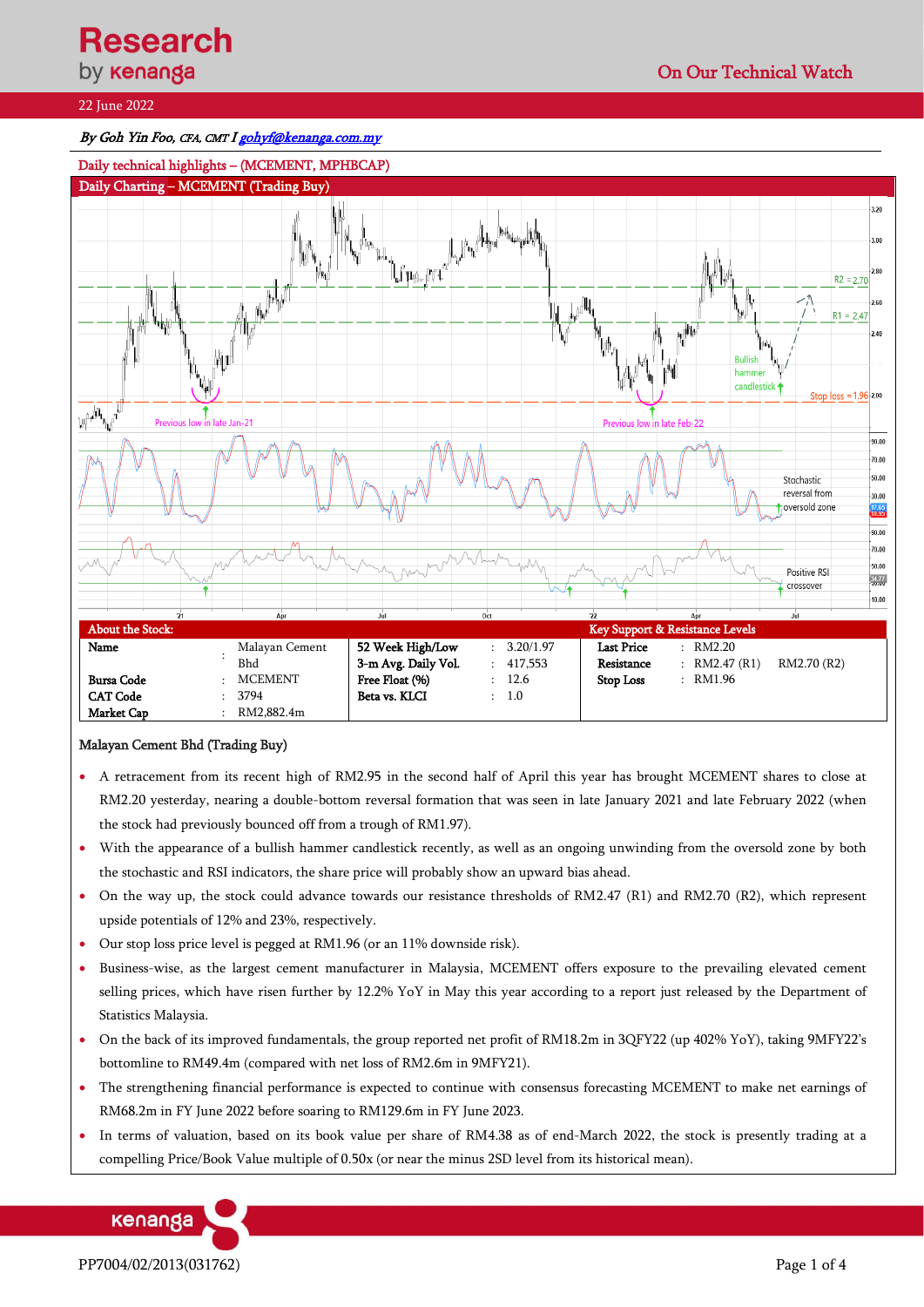

#### MPHB Capital Bhd (Trading Buy)

- After bouncing off from a recent trough of RM1.24 in end-January this year, the uptrend pattern is expected to persist as MPHBCAP's share price remains above: (i) a positive sloping trendline that stretches back to late April 2020, (ii) the 50-day SMA support line, and (ii) a saucer reversal pattern.
- On the back of the emergence of a bullish hammer candlestick and with the MACD indicator also showing strengthening momentum, the upward trajectory could continue as the stock is on track to climb towards our resistance targets of RM1.63 (R1; 10% upside potential) and RM1.71 (R2; 16% upside potential).
- We have set our stop loss price level at RM1.33 (representing a downside risk of 10% from its last traded price of RM1.48).
- On the fundamental front, MPHBCAP which is involved in the underwriting of general insurance business, provision of general loan financing services and property investment & management – saw its net loss narrowing to RM0.3m in 1QFY22 (from 1QFY21's net loss of RM20.9m).
- Valuation-wise, based on its book value per share of RM2.60 as of end-March 2022, the shares are presently trading at Price/Book Value multiple of 0.57x (or marginally below the +1SD level from its historical mean).
- In terms of recent corporate development, MPHBCAP is in the midst of disposing of its entire general insurance business (held under MPI Generali) for RM508.2m cash. Post completion of the divestment exercise (which is expected to be in 3Q2022), MPHBCAP intends to reward its shareholders with a distribution of RM321.8m or 45.0 sen per share (via a capital reduction and repayment of RM286.0m and a dividend payment of RM35.8m).

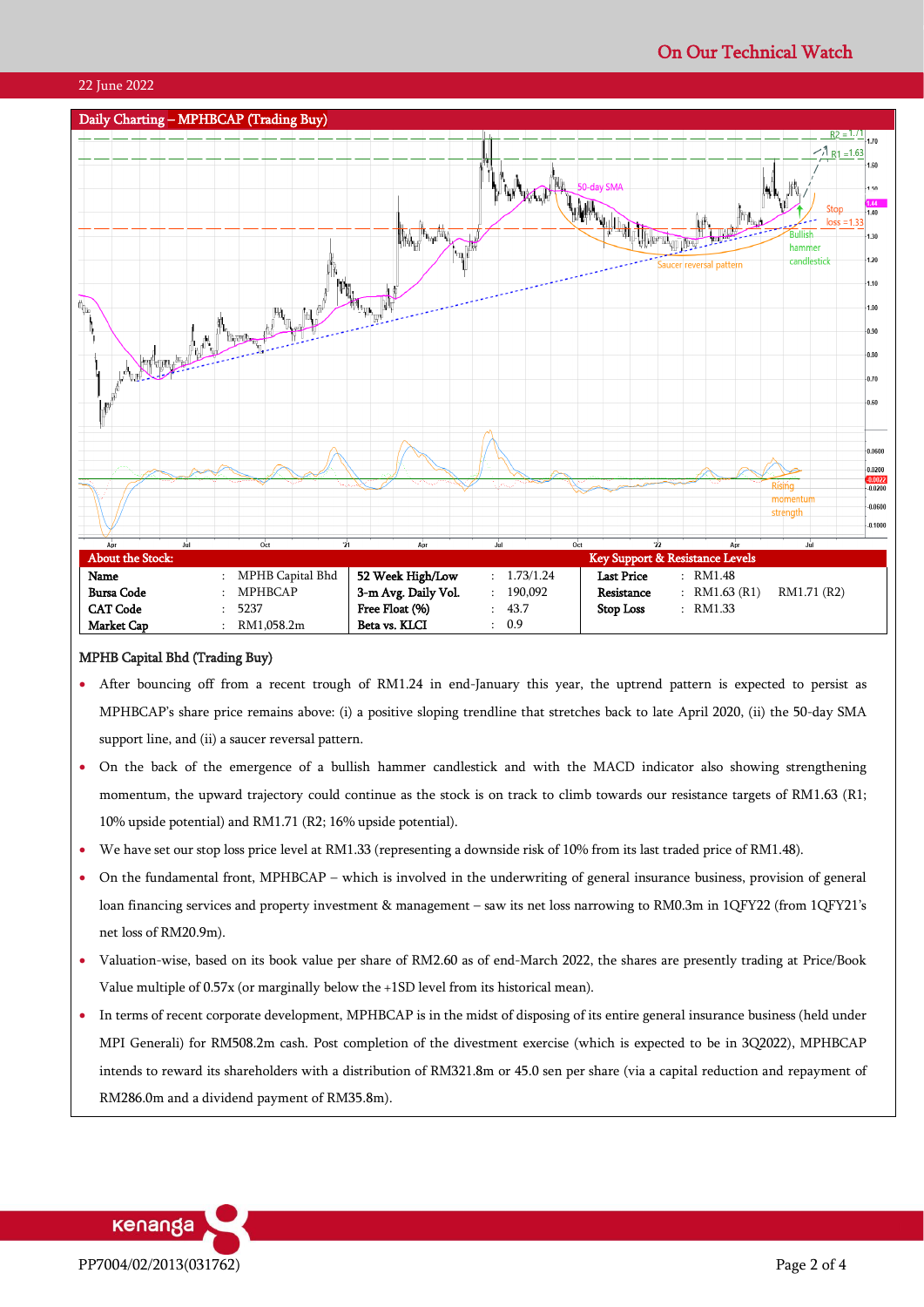## 22 June 2022

# STOCK CALL MONITOR\*

| <b>Stock Name</b>                   | <b>Issue Date</b><br>(ID) | <b>Rating</b>          | Price @ ID       | <b>Target Price</b><br>(TP) | <b>Stop Loss</b><br>Price (SL) | Upside<br>Potential @<br>ID | Downside<br>Risk @ ID | <b>Risk to</b><br><b>Reward Ratio</b> | <b>Highest Price Lowest Price</b><br>since ID | since ID      | <b>Last Price</b> | Status <sup>^</sup> | Date Status<br><b>Fulfilled</b> |
|-------------------------------------|---------------------------|------------------------|------------------|-----------------------------|--------------------------------|-----------------------------|-----------------------|---------------------------------------|-----------------------------------------------|---------------|-------------------|---------------------|---------------------------------|
|                                     |                           |                        | RM               | <b>RM</b>                   | <b>RM</b>                      | %                           | %                     |                                       | <b>RM</b>                                     | RM            | RM                |                     |                                 |
| DAYANG ENTERPRISE HLDGS BHD         |                           | 24/5/2022 Trading Buy  | 0.96             | 1.07                        | 0.87                           | 11%                         | $-9%$                 | 1.22x                                 | 1.05                                          | 0.91          | 0.97              | Open                |                                 |
| <b>GLOBAL ORIENTAL BHD</b>          |                           | 24/5/2022 Trading Buy  | 0.31             | 0.35                        | 0.27                           | 13%                         | $-119$                | 1.14x                                 | 0.39                                          | 0.26          | 0.28              | TP Hit              | 26/5/202                        |
| THREE-A RESOURCES BHD               |                           | 25/5/2022 Trading Buy  | 0.89             | 0.98                        | 0.80                           | 11%                         | $-10%$                | 1.12x                                 | 0.90                                          | 0.84          | 0.86              | Open                |                                 |
| <b>WESTPORTS HOLDINGS BHD</b>       | 25/5/2022                 | <b>Trading Buy</b>     | 3.8 <sub>0</sub> | 4.10                        | 3.54                           | 8%                          | $-7%$                 | 1.15x                                 | 3.80                                          | 3.38          | 3.58              | SL Hit              | 30/5/2022                       |
| ECOMATE HOLDINGS BHD                |                           | 26/5/2022 Trading Buy  | 0.54             | 0.61                        | 0.47                           | 13%                         | $-13%$                | 1.00x                                 | 0.54                                          | 0.50          | 0.53              | Open                |                                 |
| TAMBUN INDAH LAND BHD               | 26/5/2022                 | <b>Trading Buy</b>     | 1.00             | 1.12                        | 0.88                           | 13%                         | $-12%$                | 1.09 <sub>x</sub>                     | 1.01                                          | 0.82          | 0.84              | SL Hit              | 27/5/2022                       |
| <b>SIME DARBY BERHAD</b>            |                           | 27/5/2022 Trading Buy  | 2.17             | 2.36                        | 2.00                           | 9%                          | $-8%$                 | 1.12x                                 | 2.31                                          | 2.11          | 2.16              | Open                |                                 |
| <b>MR DIY GROUP M BHD#</b>          | 27/5/2022                 | <b>Trading Buy</b>     | 2.28             | 2.50                        | 2.11                           | 10%                         | $-8%$                 | 1.29 <sub>x</sub>                     | 2.3 <sub>C</sub>                              | 1.90          | 2.98              | SL Hit              | 9/6/2022                        |
| <b>MALAYSIAN RESOURCES CORP BHD</b> |                           | 31/5/2022 Trading Buy  | 0.35             | 0.40                        | 0.30                           | 14%                         | $-149$                | 1.00 <sub>2</sub>                     | 0.40                                          | 0.35          | 0.35              | TP Hit              | 2/6/2022                        |
| HSS ENGINEERS BHD                   |                           | 31/5/2022 Trading Buy  | 0.47             | 0.51                        | 0.42                           | 10%                         | $-10%$                | 1.00x                                 | 0.48                                          | 0.45          | 0.47              | Open                |                                 |
| MALAYAN FLOUR MILLS BHD             |                           | 1/6/2022 Trading Buy   | 0.64             | 0.72                        | 0.55                           | 13%                         | $-13%$                | 1.00x                                 | 0.68                                          | 0.60          | 0.62              | Open                |                                 |
| NTPM HOLDINGS BHD                   |                           | $1/6/2022$ Trading Buy | 0.46             | 0.50                        | 0.41                           | 10%                         | $-10%$                | 1.00x                                 | 0.47                                          | 0.43          | 0.43              | Open                |                                 |
| <b>BUMI ARMADA BERHAD</b>           |                           | 2/6/2022 Trading Buy   | 0.46             | 0.51                        | 0.41                           | 11%                         | $-119$                | 1.00x                                 | 0.46                                          | 0.39          | 0.40              | SL Hit              | 13/6/202                        |
| OPTIMAX HOLDINGS BHD                | 2/6/2022                  | <b>Trading Buy</b>     | 0.62             | 0.69                        | 0.55                           | 11%                         | $-11%$                | 1.00x                                 | 0.62                                          | 0.56          | 0.57              | Open                |                                 |
| <b>HARBOUR-LINK GROUP BHD</b>       | 3/6/2022                  | <b>Trading Buy</b>     | 1.35             | 1.52                        | 1.21                           | 13%                         | $-109$                | 1.21x                                 | 1.45                                          | 1.20          | 1.32              | SL Hit              | 13/6/202                        |
| HENG HUAT RESOURCES GROUP BH        |                           | 3/6/2022 Trading Buy   | 0.36             | 0.41                        | 0.32                           | 13%                         | $-119$                | 1.13x                                 | 0.37                                          | 0.30          | 0.32              | SL Hit              | 13/6/2022                       |
| <b>AEON CO (M) BHD</b>              | 8/6/2022                  | <b>Trading Buy</b>     | 1.56             | 1.74                        | 1.38                           | 12%                         | $-129$                | 1.00 <sub>x</sub>                     | 1.58                                          | 1.36          | 1.40              | SL Hit              | 20/6/2022                       |
| <b>COASTAL CONTRACTS BHD</b>        | 8/6/2022                  | Trading Buy            | 1.94             | 2.19                        | 1.70                           | 13%                         | $-129$                | 1.04x                                 | 2.03                                          | 1.65          | 1.70              | SL Hit              | 16/6/2022                       |
| <b>EMICO HOLDINGS BHD</b>           | 9/6/2022                  | <b>Trading Buy</b>     | 0.34             | 0.39                        | 0.30                           | 13%                         | $-139$                | 1.00 <sub>2</sub>                     | 0.34                                          | $0.2^{\circ}$ | 0.30              | SL Hit              | 13/6/2022                       |
| <b>SKP RESOURCES BHD</b>            |                           | 9/6/2022 Trading Buy   | 1.65             | 1.87                        | 1.43                           | 13%                         | $-13%$                | 1.00x                                 | 1.70                                          | 1.52          | 1.63              | Open                |                                 |
| <b>MESTRON HOLDINGS BHD</b>         |                           | 10/6/2022 Trading Buy  | 0.35             | 0.39                        | 0.31                           | 13%                         | $-10%$                | 1.29x                                 | 0.35                                          | 0.33          | 0.34              | Open                |                                 |
| <b>SUNZEN BIOTECH BHD</b>           |                           | 10/6/2022 Trading Buy  | 0.25             | 0.28                        | 0.22                           | 12%                         | $-12%$                | 1.00x                                 | 0.26                                          | 0.24          | 0.26              | Open                |                                 |
| DIGI.COM BHD                        |                           | 14/6/2022 Trading Buy  | 3.10             | 3.40                        | 2.83                           | 10%                         | $-9%$                 | 1.11x                                 | 3.26                                          | 3.10          | 3.25              | Open                |                                 |
| <b>MAXIS BHD</b>                    |                           | 14/6/2022 Trading Buy  | 3.28             | 3.60                        | 2.94                           | 10%                         | $-10%$                | 0.94x                                 | 3.31                                          | 3.16          | 3.29              | Open                |                                 |
| JAYA TIASA HOLDINGS BHD             |                           | 15/6/2022 Trading Buy  | 0.70             | 0.78                        | 0.63                           | 11%                         | $-10%$                | 1.14x                                 | 0.70                                          | 0.65          | 0.67              | Open                |                                 |
| <b>AFFIN BANK BHD</b>               |                           | 15/6/2022 Trading Buy  | 1.92             | 2.10                        | 1.74                           | 9%                          | $-9%$                 | 1.00x                                 | 1.97                                          | 1.84          | 1.88              | Open                |                                 |
| <b>GUAN CHONG BHD</b>               |                           | 16/6/2022 Trading Buy  | 2.55             | 2.83                        | 2.29                           | 11%                         | $-10%$                | 1.06x                                 | 2.53                                          | 2.40          | 2.50              | Open                |                                 |
| SEDANIA INNOVATOR BHD               |                           | 16/6/2022 Trading Buy  | 0.42             | 0.50                        | 0.35                           | 20%                         | $-17%$                | 1.21x                                 | 0.45                                          | 0.38          | 0.44              | Open                |                                 |
| <b>AEMULUS HOLDINGS BHD</b>         |                           | 17/6/2022 Trading Buy  | 0.60             | 0.71                        | 0.51                           | 18%                         | $-15%$                | 1.17x                                 | 0.63                                          | 0.59          | 0.63              | Open                |                                 |
| <b>QES GROUP BHD</b>                |                           | 17/6/2022 Trading Buy  | 0.50             | 0.57                        | 0.43                           | 14%                         | $-14%$                | 1.00x                                 | 0.53                                          | 0.49          | 0.52              | Open                |                                 |
| <b>INNATURE BHD</b>                 |                           | 21/6/2022 Trading Buy  | 0.49             | 0.55                        | 0.44                           | 12%                         | $-10%$                | 1.20x                                 | 0.50                                          | 0.49          | 0.50              | Open                |                                 |
| SYARIKAT TAKAFUL MALAYSIA KE        |                           | 21/6/2022 Trading Buy  | 3.33             | 3.66                        | 2.99                           | 10%                         | $-10%$                | 0.97x                                 | 3.34                                          | 3.32          | 3.33              | Open                |                                 |

\* Tracks our stock recommendations on a one-month rolling basis from issue date. Stock names will drop out from the list after one month from issue date regardless of their status.

^ Status will be categorised as either:(i) "TP hit" when stock reaches target price first OR (ii) "SL hit" when stock touches stop loss first OR (iii) "Open" when neither TP nor SL has been hit.



PP7004/02/2013(031762) Page 3 of 4